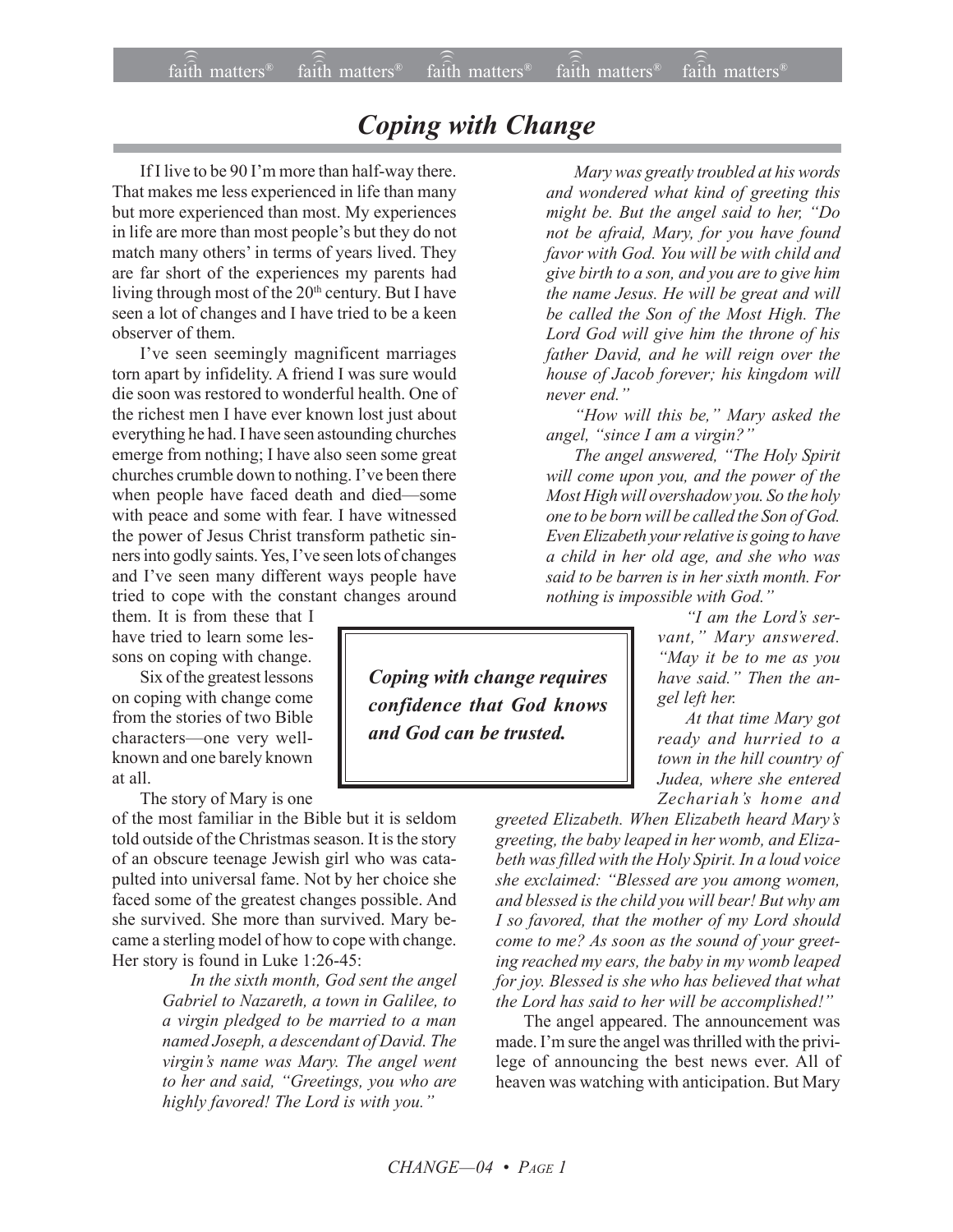didn't know it was coming. And her response was as human and normal as could be.

*<sup>"</sup>Mary was greatly troubled.*" Troubled is a good word. It incorporates wonder and awe and fear and doubt all at once. It is a standard first response to great change in our lives.

Mary was silent at first. When she finally spoke it was not in celebration, acceptance or rejection. She responded with a simple question: <sup>"</sup>How will this be?" The change simply didn't make sense to her. While she didn't have a degree in human biology she knew that virgins don't have babies; so she asked how.

Her example is a lesson to us. When big changes come our way—from the swift currents of society to the subtle changes in our bodies it's okay to be troubled; it's okay to ask questions. When faced with opportunities beyond our dreams or disappointments beyond our nightmares it is no affront to faith if we respond with wonder and awe and doubt all at once. There is nothing wrong with asking God why and how. There is nothing wrong with being troubled by change.

When Mary heard the angel say "nothing is *impossible with God*" she recognized that the changes she was facing were beyond her understanding. No way could she fully understand the incarnation, the virgin conception, the coming death and resurrection. She was a simple peasant girl. But, even the best educated theologians are hard pressed to understand all that happened.

Mary couldn't understand it all, but she knew she could believe and trust God. So, she coped with change based on her understanding of God, not her understanding of the situation. In that I find our second lesson from her. For sooner or later we all face changes we did not choose and can't understand. Never can we get all the facts. Even if we could we probably couldn't put them all together. Coping with change requires confidence that God knows and God can be trusted. God has ultimate good planned which is sometimes very hard to figure out. So we do what Mary did-we trust him and say, "I am the Lord's servant. May it be to me as you say."

As soon as the angel left, Luke tells us: "At *that time Mary got ready and hurried to a town in the hill country of Judea, where she entered* Zechariah's home and greeted Elizabeth." Mary faced great change. She was under enormous stress. And the first thing she did was get support from a friend.

Mary might have done otherwise. She could have been embarrassed by the intimacy of her change. She could have kept it a secret and tried to handle it alone. She could have isolated herself from others. But Mary did none of these things. Rather, she connected with others.

This is good advice for us when we face change. Resist the temptation to handle the situation alone. Avoid isolation. In the midst of change is precisely when we need others. Not that everyone needs to be told everything. But we should all seek the help and support of select persons who will help get us through.

Unfortunately, already isolated people tend to isolate more when faced with changes, especially painful changes. This multiplies their problems. So, even if it is hard—talk to others; get counsel; join a support group; visit friends. Connect with others and don't isolate.

Less well known than Mary was a man named Gamaliel. He was a member of the Jewish Sanhedrin, the ancient religious ruling body of Judaism. It was during the emergence and rapid growth of the early Christian church. The apostles were fired up by the recent resurrection and the power of the Holy Spirit. Thousands of Jews were becoming Christians. The Jewish leaders faced enormous changes that they did not understand, just as Christians were facing enormous changes they didn't understand. The story that surrounds Gamaliel gives us more good lessons for coping with change in Acts 5:17-42:

> *Then the high priest and all his associates, who were members of the party of the Sadducees, were filled with jealousy. They arrested the apostles and put them in the public jail. But during the night an angel of the Lord opened the doors of the jail and brought them out. "Go, stand in the temple courts," he said, "and tell the people the full message of this new life.î*

> *At daybreak they entered the temple courts, as they had been told, and began to teach the people.*

> *Then the high priest and his associates arrived, they called together the Sanhedrin—the full assembly of the elders* of Israel—and sent to the jail for the *apostles. But on arriving at the jail, the*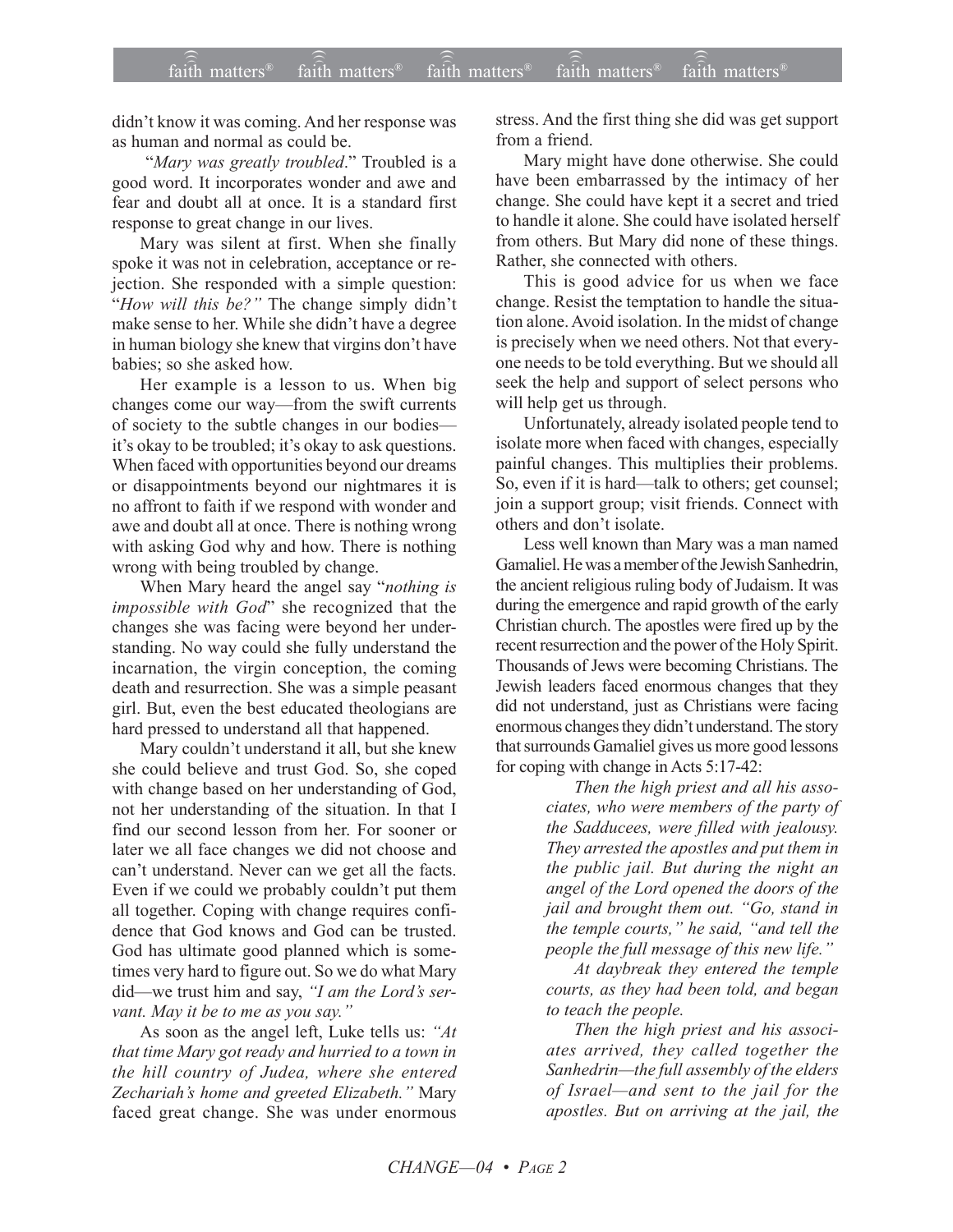## $\widehat{\widehat{\mathfrak{tair}}}$  matters  $^{\circ}$  faith matters faith matters  $^{\circ}$  faith matters faith matters  $^{\circ}$ faith matters<sup>®</sup> faith matters<sup>®</sup> faith matters<sup>®</sup>

*officers did not find them there. So they* went back and reported, "We found the jail *securely locked, with the guards standing at the doors; but when we opened them,* we found no one inside." On hearing this *report, the captain of the temple guard and the chief priests were puzzled, wondering what would come of this.*

Then someone came and said, "Look! *The men you put in jail are standing in the temple courts teaching the people." At that, the captain went with his officers and brought the apostles. They did not use force,*

*because they feared that the people would stone them.*

*Having brought the apostles, they made them appear before the Sanhedrin to be questioned by the high priest. We gave you strict or-*

*Gamaliel did not feel ultimately responsible for the outcome of everything that happened. He believed God was strong and operative in every situation.*

ders not to teach in this name," he said. "Yet *you have filled Jerusalem with your teaching and are determined to make us guilty of* this man's blood.<sup>"</sup>

*Peter and the other apostles replied: ìWe must obey God rather than men! The God of our fathers raised Jesus from the dead—whom you had killed by hanging him on a tree. God exalted him to his own right hand as Prince and Savior that he might give repentance and forgiveness of sins to Israel. We are witnesses of these things, and so is the Holy Spirit, whom God has given to those who obey him.*

*When they heard this, they were furious and wanted to put them to death. But a Pharisee named Gamaliel, a teacher of the law, who was honored by all the people, stood up in the Sanhedrin and ordered that the men be put outside for a little while. Then he addressed them: "Men of Israel, consider carefully what you intend to do*

*to these men. Some time ago Theudas appeared, claiming to be somebody, and about four hundred men rallied to him. He was killed, all his followers were dispersed, and it all came to nothing. After him, Judas the Galilean appeared in the days of the census and led a band of people in revolt. He too was killed, and all his followers were scattered. Therefore, in the present case I advise you: Leave these men alone! Let them go! For if their purpose or activity is of human origin, it will fail. But if it is from God, you will not be able*

> *to stop these men; you will only find yourselves fighting* against God."

> *His speech persuaded them. They called the apostles in and had them flogged. Then they ordered them not to speak in the name of Jesus, and let them go.*

*The apostles left the Sanhedrin, rejoicing because they had been counted worthy of suffering disgrace for the Name. Day after day, in*

*the temple courts and from house to house, they never stopped teaching and proclaiming the good news that Jesus is the Christ.*

The first lesson from Gamaliel in how to cope with change is to obey God rather than men. Flexibility and adaptability are often good characteristics to have in an era of great change. Many would counsel us today to "go with the flow" in order to cope. Often that is good advice, but not always. There are times when it is necessary to take a stand and fight against the flow of change. That's what courageous men and women did in Eastern Europe. Eventually it paid off and communism began to crumble.

In our society the flow of change is increasingly secular. Tolerance of every view and lifestyle is the mood of the day. Acceptance has been raised to the highest virtue. For Christians, many changes have been repulsive. An incomplete list includes abortion-on-demand, widespread substance abuse, approval of homosexual lifestyles and other changes contrary to the Bible. In such changes,